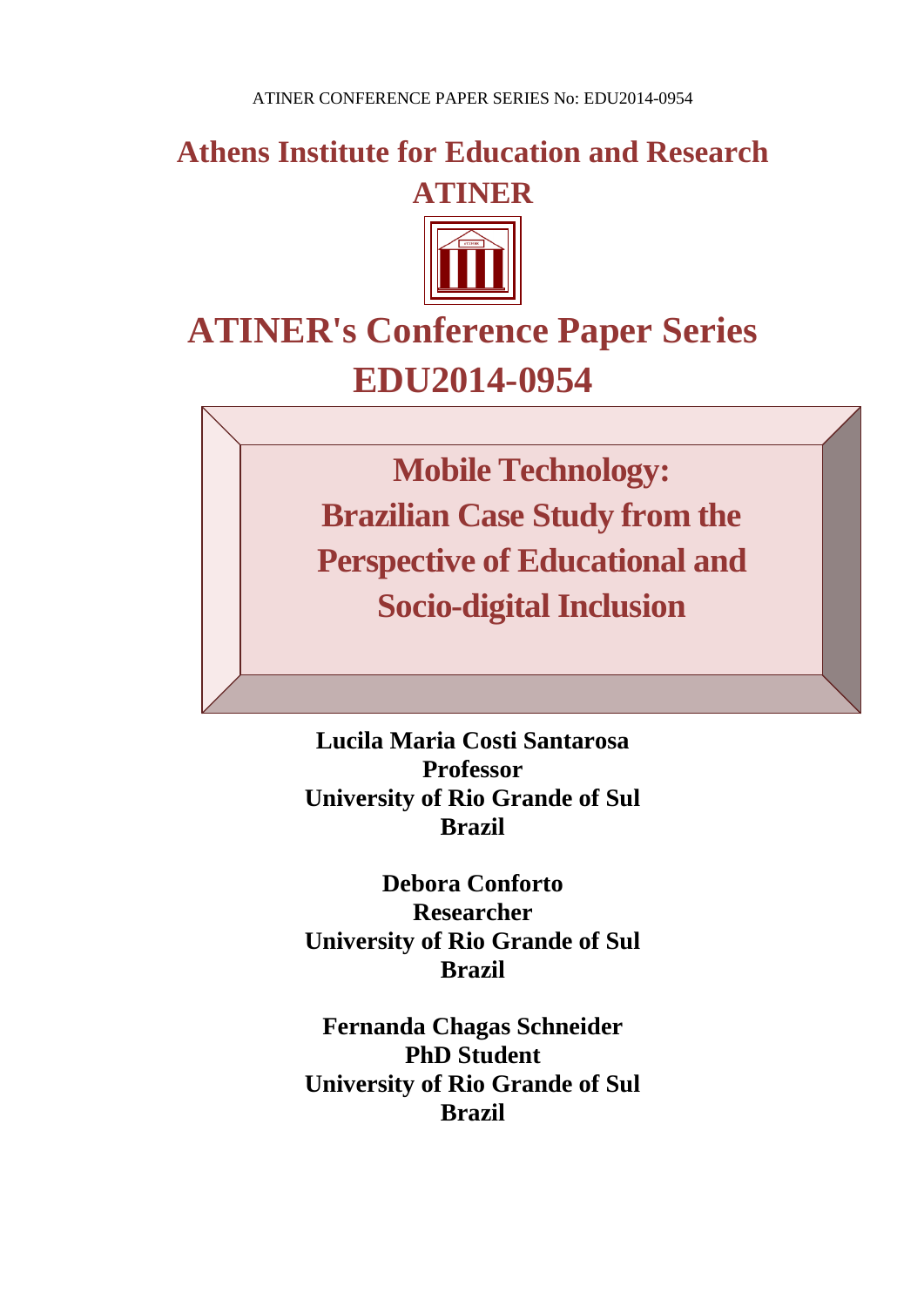Athens Institute for Education and Research 8 Valaoritou Street, Kolonaki, 10671 Athens, Greece Tel: + 30 210 3634210 Fax: + 30 210 3634209 Email: info@atiner.gr URL: www.atiner.gr URL Conference Papers Series: www.atiner.gr/papers.htm

Printed in Athens, Greece by the Athens Institute for Education and Research. All rights reserved. Reproduction is allowed for non-commercial purposes if the source is fully acknowledged.

> ISSN: **2241-2891** 17/6/2014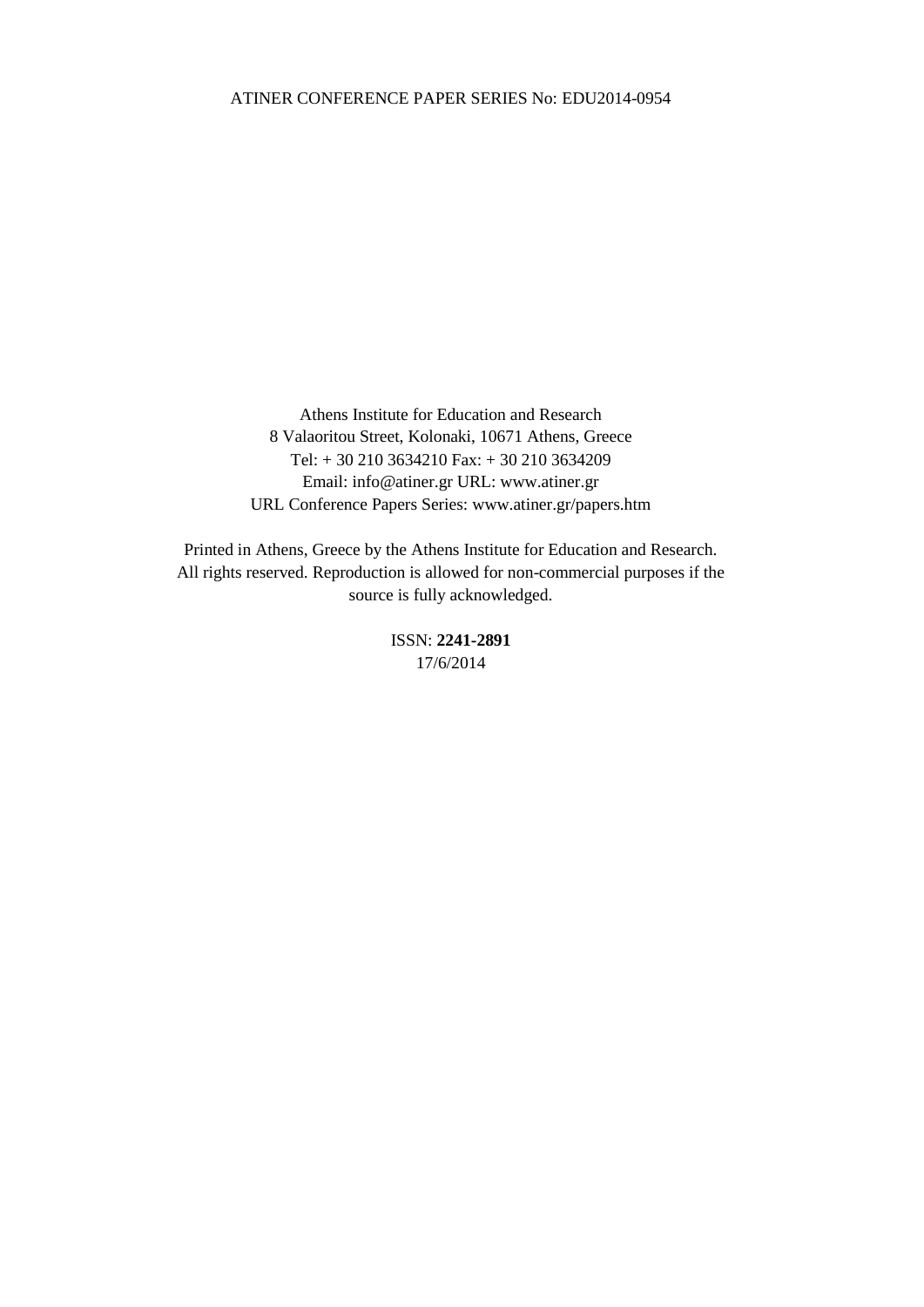## An Introduction to ATINER's Conference Paper Series

ATINER started to publish this conference papers series in 2012. It includes only the papers submitted for publication after they were presented at one of the conferences organized by our Institute every year. The papers published in the series have not been refereed and are published as they were submitted by the author. The series serves two purposes. First, we want to disseminate the information as fast as possible. Second, by doing so, the authors can receive comments useful to revise their papers before they are considered for publication in one of ATINER's books, following our standard procedures of a blind review.

Dr. Gregory T. Papanikos President Athens Institute for Education and Research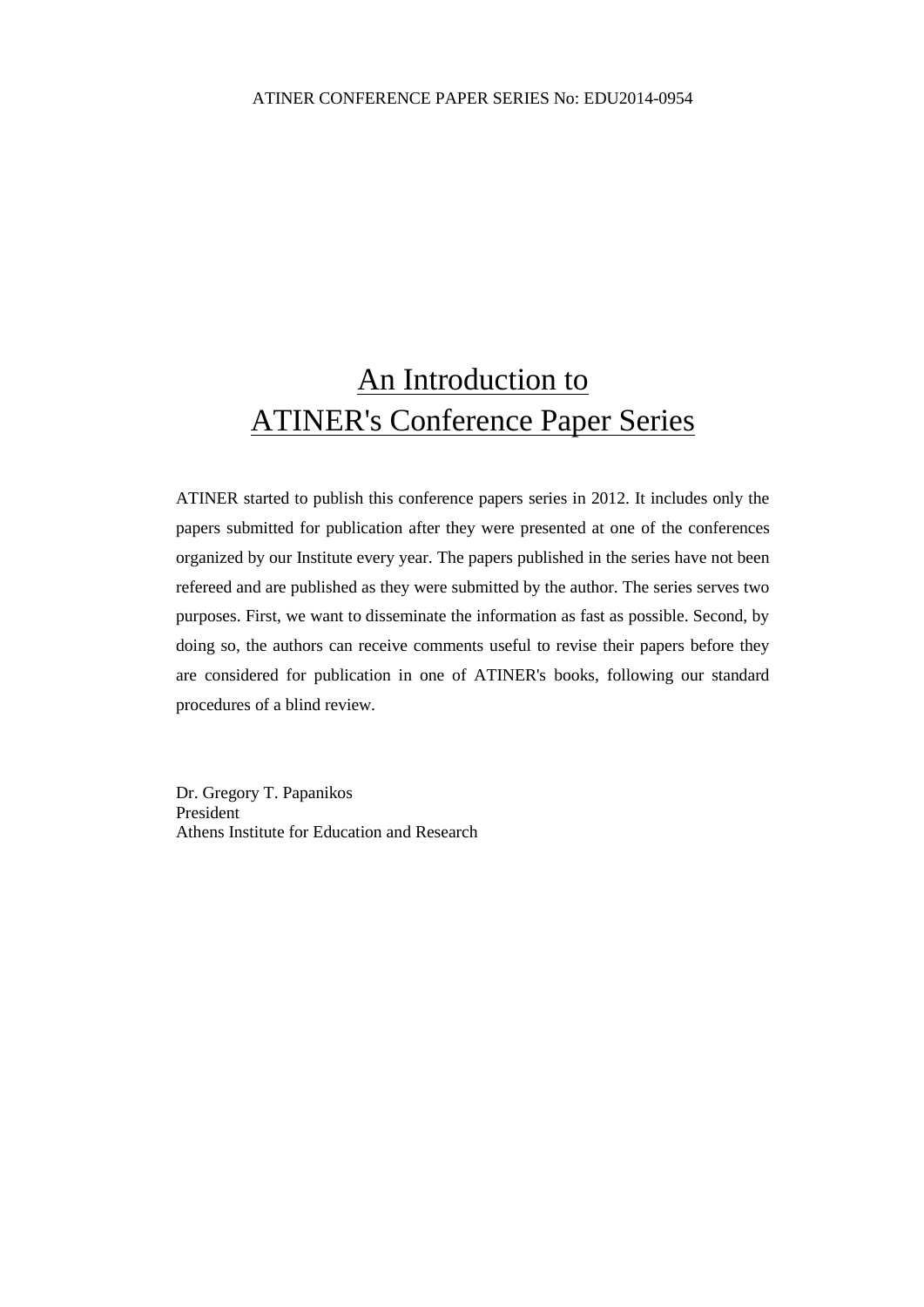This paper should be cited as follows:

**Costi Santarosa L.M., Conforto D. and Chagas Schneider F.,** (2014) **" Mobile Technology: Brazilian Case Study from the Perspective of Educational and Socio-digital Inclusion"** Athens: ATINER'S Conference Paper Series, No: **EDU2014-0954.**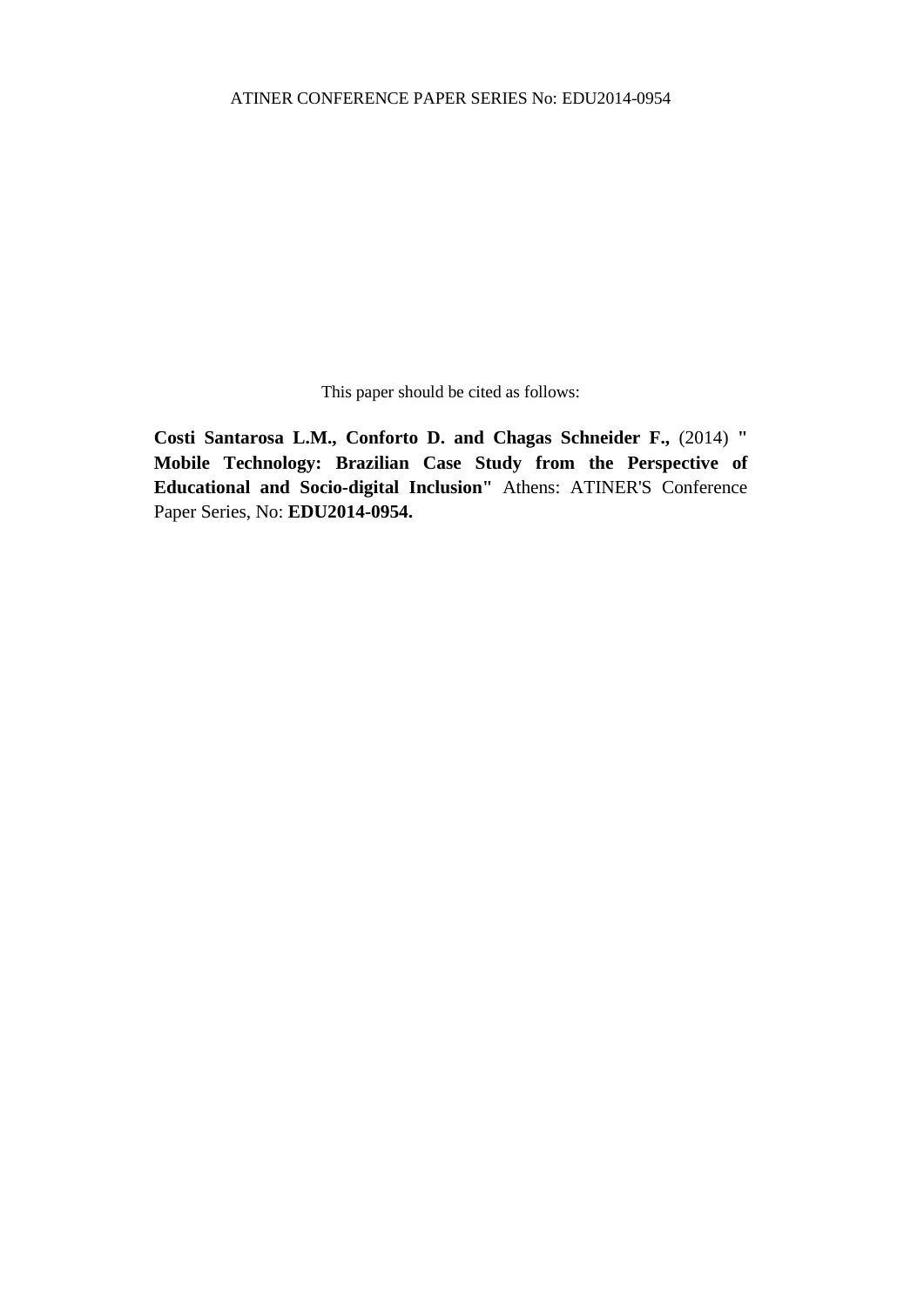### **Mobile Technology: Brazilian Case Study from the Perspective of Educational and Socio-digital Inclusion**

**Lucila Maria Costi Santarosa Professor University of Rio Grande of Sul Brazil**

**Debora Conforto Researcher University of Rio Grande of Sul Brazil** 

#### **Fernanda Chagas Schneider PhD Student University of Rio Grande of Sul Brazil**

#### **Abstract**

This article presents the results of the investigation that analyzed the interactions triggered by the educational laptops in the inclusive process of people with diverse needs. These interactions were produced by the National Policy of Inclusive Education associated with the One Computer per Student Project (PROUCA). The study is methodologically designed as a qualitative research performed in Inclusive Schools/UCA (RS) and in Tiradentes (MG). The research was guided by two questions: 1) Do the educational laptops used at PROUCA present an accessible interface to the people with diverse needs? 2) Which movements are triggered by the educational laptops mediation in order to increase the socio-digital inclusion of the person with diverse needs? The technological uniformity have caused some problems regarding aspects of accessibility and usability of the laptops to the students with diverse needs. The educators' lack of digital fluency and the incipient teachers' training in digital and school inclusion are aspects that make school inclusion difficult. The positive aspects of the technological configuration established by PROUCA can be seen in actions such as the boost of educational processes which are concerned about the specifics of the students with diverse needs. Also in the design of educational procedures that are more heterogeneous, and the increase of the customization of the technical and pedagogical mediation, which acknowledges and values the sensor, physical and cognitive diversity of the students in Brazilian public schools

**Keywords:** Mobile Technology – Socio-digital Inclusion – PROUCA

**Acknowledgemnts**: We acknowledge the support of The National Council for Scientific and Technological Development – CNPq/MCTI, which funded the development of this research (SANTAROSA, et al, 2011).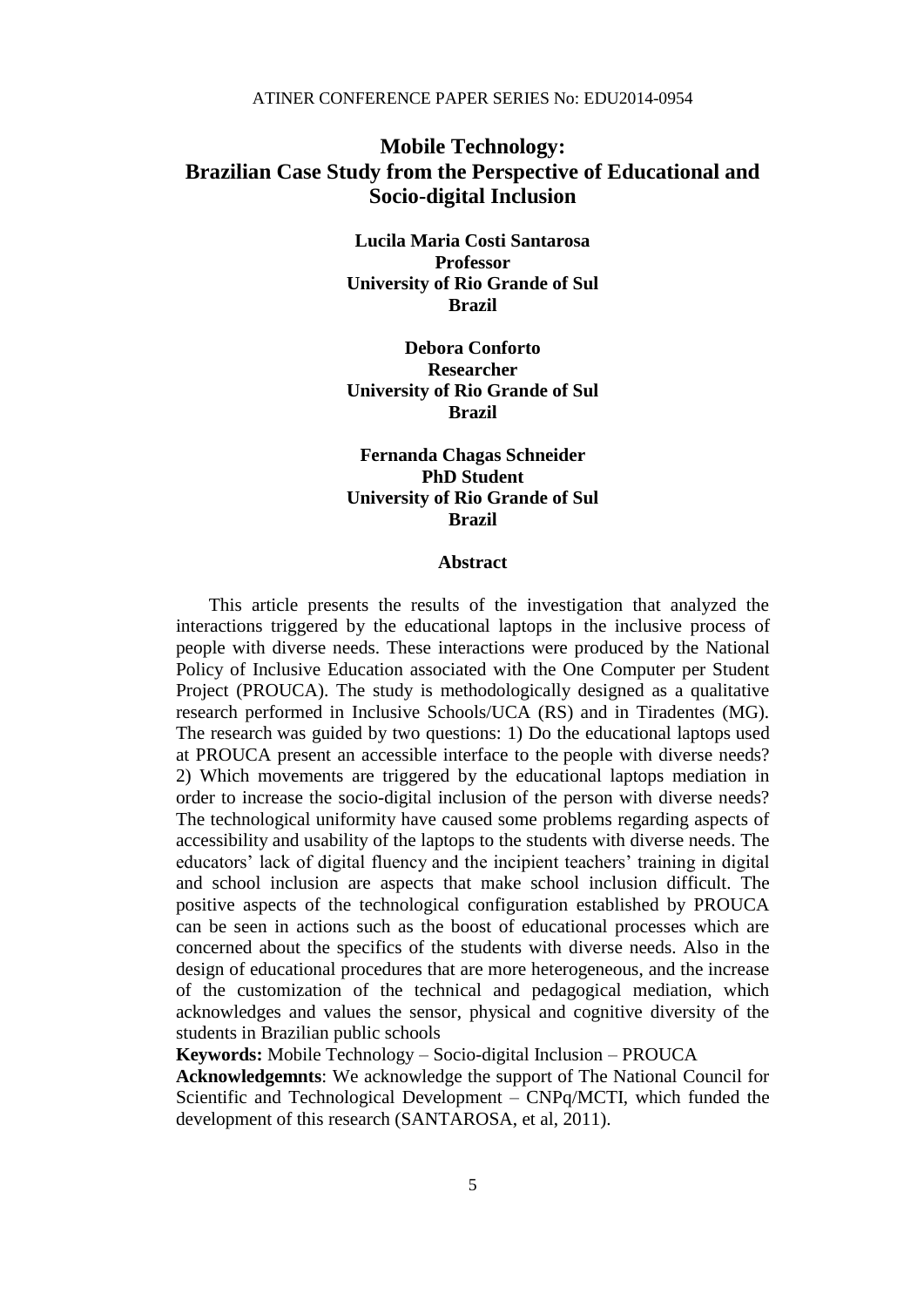#### **Introduction**

The Brazilian educational scenery has been constructed under the impact of government actions which operate with two inclusive interfaces: the first one **in the school**, by ensuring the students with diverse needs the enrollment in regular schools; the second one is **digital,** by reconfiguring the computing technology with the insertion of mobile devices.

The school inclusion interface has been developed in Brazil through the implementation of The National Policy on Special Education from the Perspective of Inclusive Education. Professionals with a different education became part of the new school structure, aiming to serve to the specificities of people who behave, as Burbules (2003, p.161) analyses, differently from the orientations and work and life aspirations which are socially accepted and valued. The discourses and practices of the Inclusive Education proposal have been based on learning conceptions and models which consider that students and teachers are different. The difference, an inherently human characteristic, has gradually started to lose its pejorative attribute.

The digital inclusion interface started to be developed with the offer of training for teachers and the creation of Computer Laboratories in public schools. The analysis of the Brazilian experience regarding Information Technology in schools has revealed a hybrid model between the digital mediation, strongly centered in practices that reinforce the instrucionism, and some actions where the technology is used to mediate processes of knowledge construction.

While the pedagogical hybridism characterized the insertion of the technology in the schools, the data provided by  $CETIC.br<sup>1</sup>$  showed the results of the government actions to give access to digital technology in a universal and democratic way. The research reveals that, on average, each school of the country has 18 pieces of equipment working in the computer laboratory. The computer and its technologies are no longer alien elements in the school context, which allows the construction of a school digital culture and the beginning of discourses and practices related to Information Technology in schools.

With the arrival of the mobile devices, the technological configuration model that was adopted by the Computer Laboratory started to be questioned. The concepts of mobility and connectivity which are associated to the laptops and tablets allow the Brazilian school to experience the Convergence Principle, a contemporary trend which enables various technologies - printed, analogic and digital – to operate through the interface of one single device. There is no doubt that the mobility and connectivity of the mobile devices provides more diverse forms of learning and teaching, even though in a still incipient way. These different forms lead to the organization of a new technological configuration which promotes the decentralization of the production and

1

<sup>&</sup>lt;sup>1</sup>T he access to the complete research data is available at  $\langle \frac{http://cetic.br/}{$ .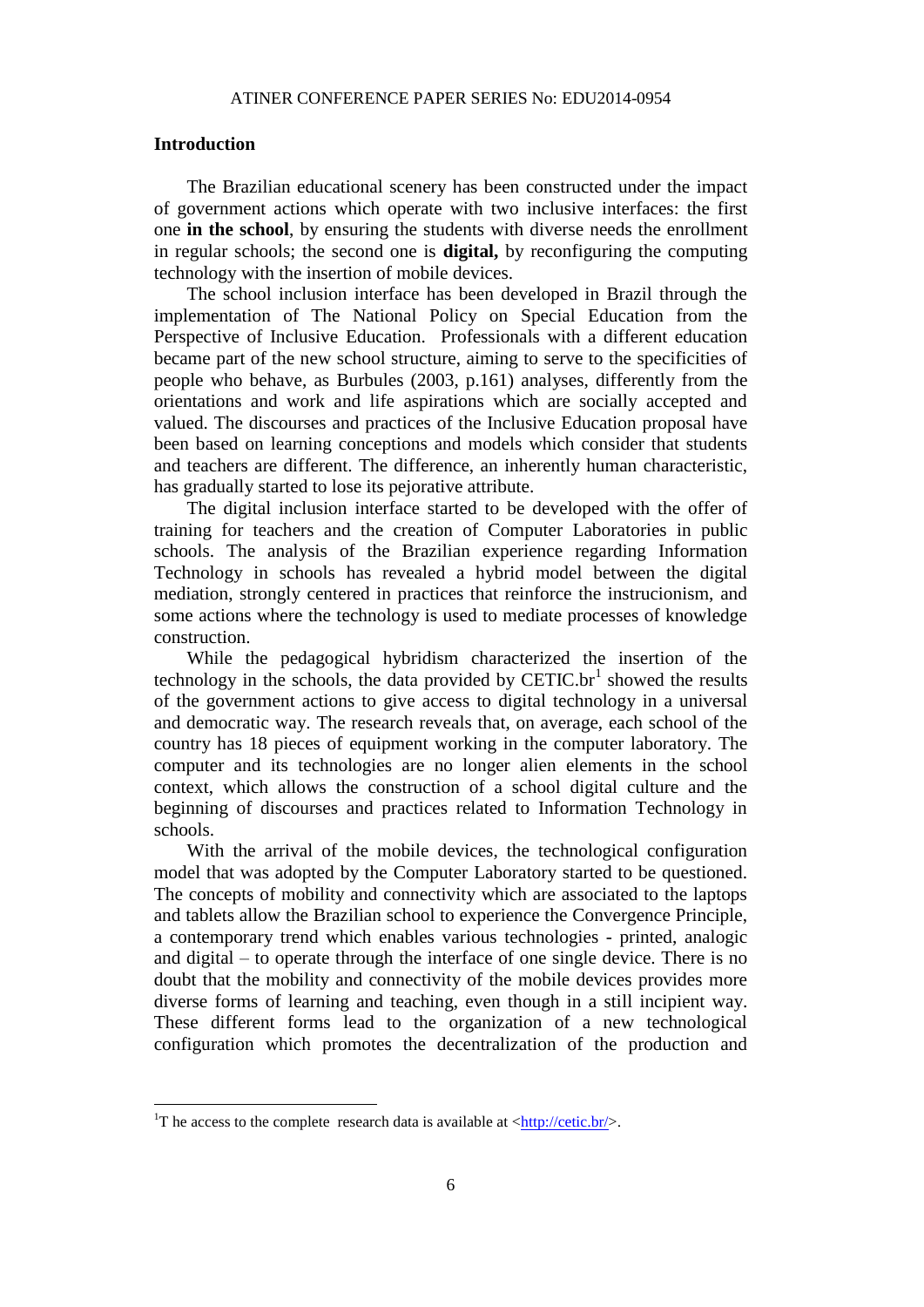management of knowledge and impels a more active and flexible learning process which is mainly focused on the pace of each learning agent.

The inclusive and technological interfaces of the Brazilian Education raises the need to discuss the educational resources which are now available for the educational institutions. Students with diverse needs enrolled in public schools are entitled to utilize all the resources that the government makes available for the learning process mediation. In opposition to the technicist approach used to discuss the insertion of mobile devices in the school space, the research carried out by the Nucleus of Informatics in Special Education (NIEE) team, of the Federal University of Rio Grande do Sul (UFRGS), followed an investigative path that took into consideration public policies that focused on school and digital inclusions. Policies such as the National Policy on Special Education from the Perspective of Inclusive Education (BRASIL, 2008) and the One Computer per Student Program (PROUCA).

#### **Educational Laptops in the Brazilian Reality**

The insertion of education laptops in the world context did not originate from official policies, but came from a group of intellectuals, which had Nicolas Negroponte as its most referential member. Negroponte's ideas of democratizing and universalizing the access to digital technologies of information and communication gave structure to the One Laptop per Child Program (OLPC). Moreover, these ideas motivated rulers of Third World countries to participate in the project, which assured that every child at school age had access to their own computer. In the Brazilian reality, the implementation of PROUCA was accompanied by an inter-ministerial group called GT-UCA, which was formed by experts in Information Technology and communication.

The Brazilian experience in public schools for the 1:1 configuration started with a pilot project in five schools, which, in a second phase, was extended to 300 schools. All the public schools of six Brazilian cities received laptops for the students. These cities started to be called Total UCA (One Computer per Student) Cities. The interaction of the computers with the schools was then developed and updated by the PROUCA, which provided them a new configuration and extension.

#### **Respecting Diversity in the Technological Context**

The researches on Informatics in Special Education highlight the importance of the work with technologies in order to overcome the obstacles and barriers for the development of people with diverse needs. Accessible digital technologies can operate as a lever to citizenship by reducing social discrimination and socio-cultural segregation. Learning processes for the target public of Special Education are empowered when the technological interfaces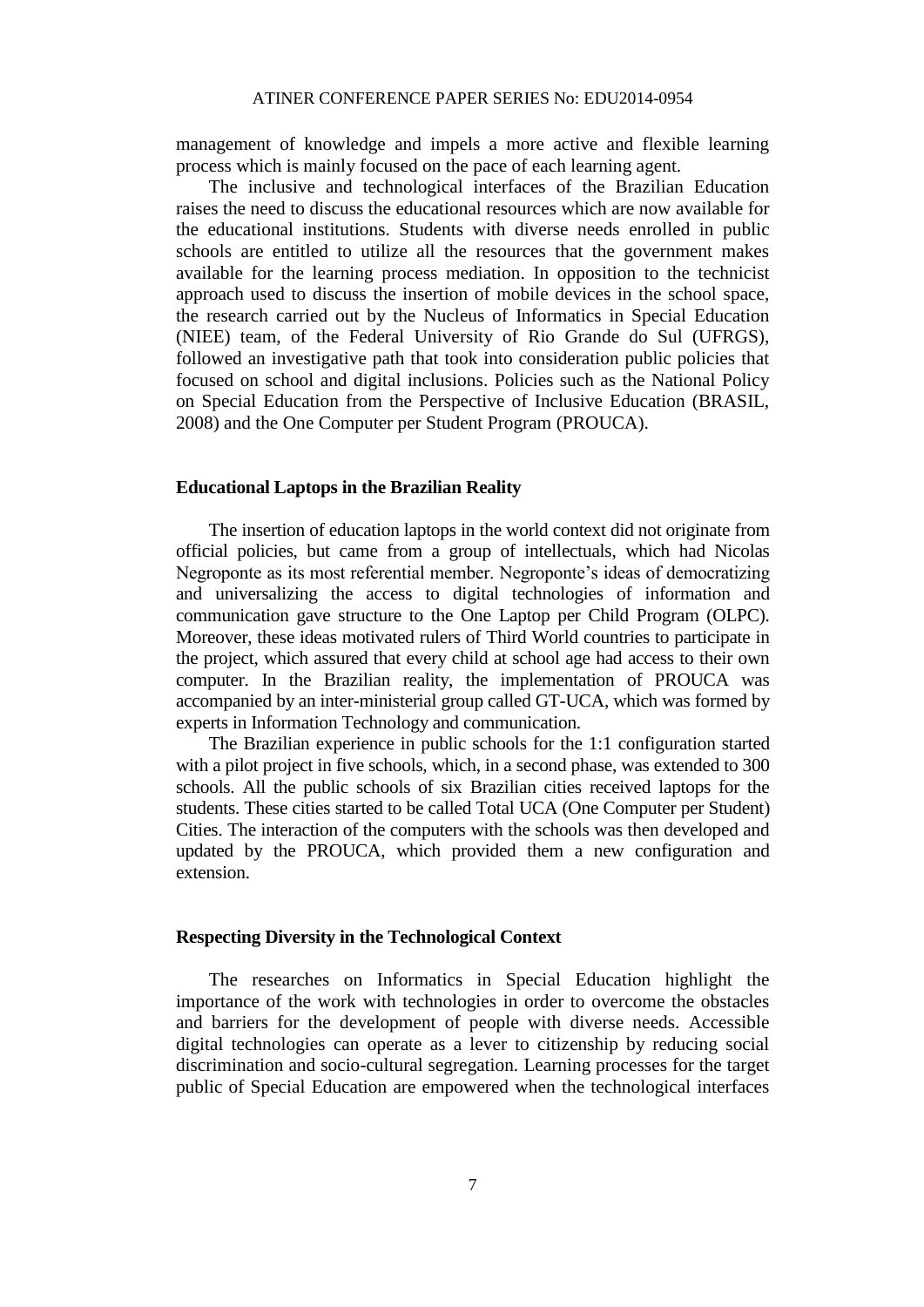allow them to overcome the limits imposed by sensory, physical, and cognitive fragilities.

The actions of the Ministry of Education and the Ministry of Science and Technology to achieve the education and services for students with diverse needs in regular schools responded to the dimensions of the inclusive and technological school. These actions included the creation of Multifunctional Resource Rooms (SRM) and the establishment of the Specialized Educational Service (AEE) by the Ministry of Education, and the distribution of the educational laptops by the Ministry of Science and Technology. The inclusive aspect needs the technological aspect to make the resources available so that they impel the development and learning processes. Discussions about the need for complementary government actions support the relevance of the research proposed by the NIEE/UFRGS team.

#### **Educational Laptop and Human Diversity: The Scenario and the Research Methodology**

The investigation conducted by NIEE/UFRGS outlined as the research object the technological accessibility and the socio-digital inclusion and it was structured in two axis of discussion: 1) Do the educational laptops used at PROUCA present an accessible interface to the people with diverse needs? 2) Which movements are triggered by the educational laptops mediation in order to increase the socio-digital inclusion of the person with diverse needs?

The research was methodologically set up as qualitative with an exploratory and explicative approach, and it was carried out in two phases. The first one was performed in the Total UCA city of Tiradentes/MG and the second phase was in UCA/inclusive schools of Rio Grande do Sul state. The data collection techniques used were the direct observation, document analysis, semi-structured interviews, and Focus Group dynamics (Picture 1).



**Picture 1.** *Research Methodology Organogram*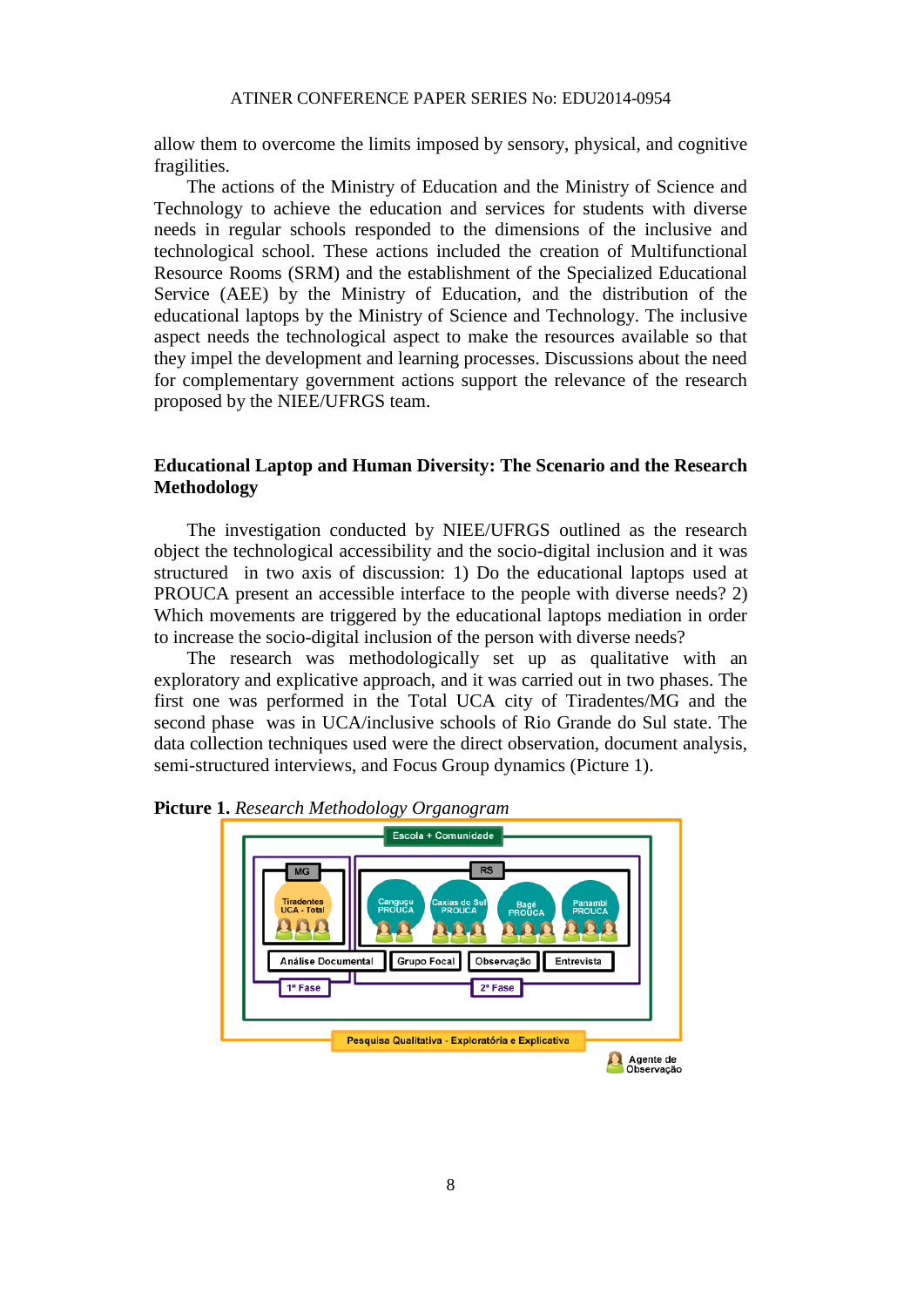The innovation perspectives associated to the 1:1 technological configuration pointed by MEC- mobility, media integration, wireless connectivity, and immersion in the pedagogical digital culture – designed the construction of the analysis criteria, which guided the investigation performed by the NIEE/UFRGS. In order to analyze the limits and possibilities of the government actions which caused the inclusive and technological school to happen, the researchers were guided by these categories: accessibility, mobility, connectivity, belonging, customization and equity. From these criteria, it was possible to observe the approximation of the student with diverse needs to the mobile and individualized technologies.

#### **Analysis and Discussion of the Research Results**

The results of the research carried out by the NIEE/UFRGS team are discussed here in a linear way by categories. However, in order to take into consideration the density of the concepts associated to these categories, the reading of these reflections should be performed in a transversal complementary way

For the discussion of the **Accessibility**, the category which more obviously answers the first research object **– Do the educational laptops used at PROUCA present an accessible interface to people with diverse needs?**, we understand this analysis object as:

**Accessibility:** The guaranty of access to the educational laptop in its technical and pedagogical dimension. The mobile technology that is available to the student should allow the interaction not only with the hardware, but also with the software. These interactions should respond to the sensory, physical and cognitive specificities of the students with diverse needs.

The NIEE/UFRGS team performed accessibility and usability verification tests on the educational laptop provided by PROUCA. The equipment consists of a 1.6 GHz Intel Atom processor, 4GB flash memory for storage, 512 MB of DDR-2 memory, two USB entrances, one RJ-45 entrance, one audio inlet and one audio outlet, wireless connection and webcam. It presents the size of a netbook (1.3 kg) and it was designed for the school public, fulfilling the requirements established by the PROUCA experts, that is, a technology that offers high resistance to falls and presents a portable design.

According to the tests performed by the NIEE/UFRGS team and observations from the researches of the UCA-Accessible Project (2012), the installation of the accessibility tools was impossible due the restrictive characteristics of the operational system Metasys. The absence of an accessibility package is one of the weak points of the educational laptop, which prevents it from being an educational resource for students with diverse needs.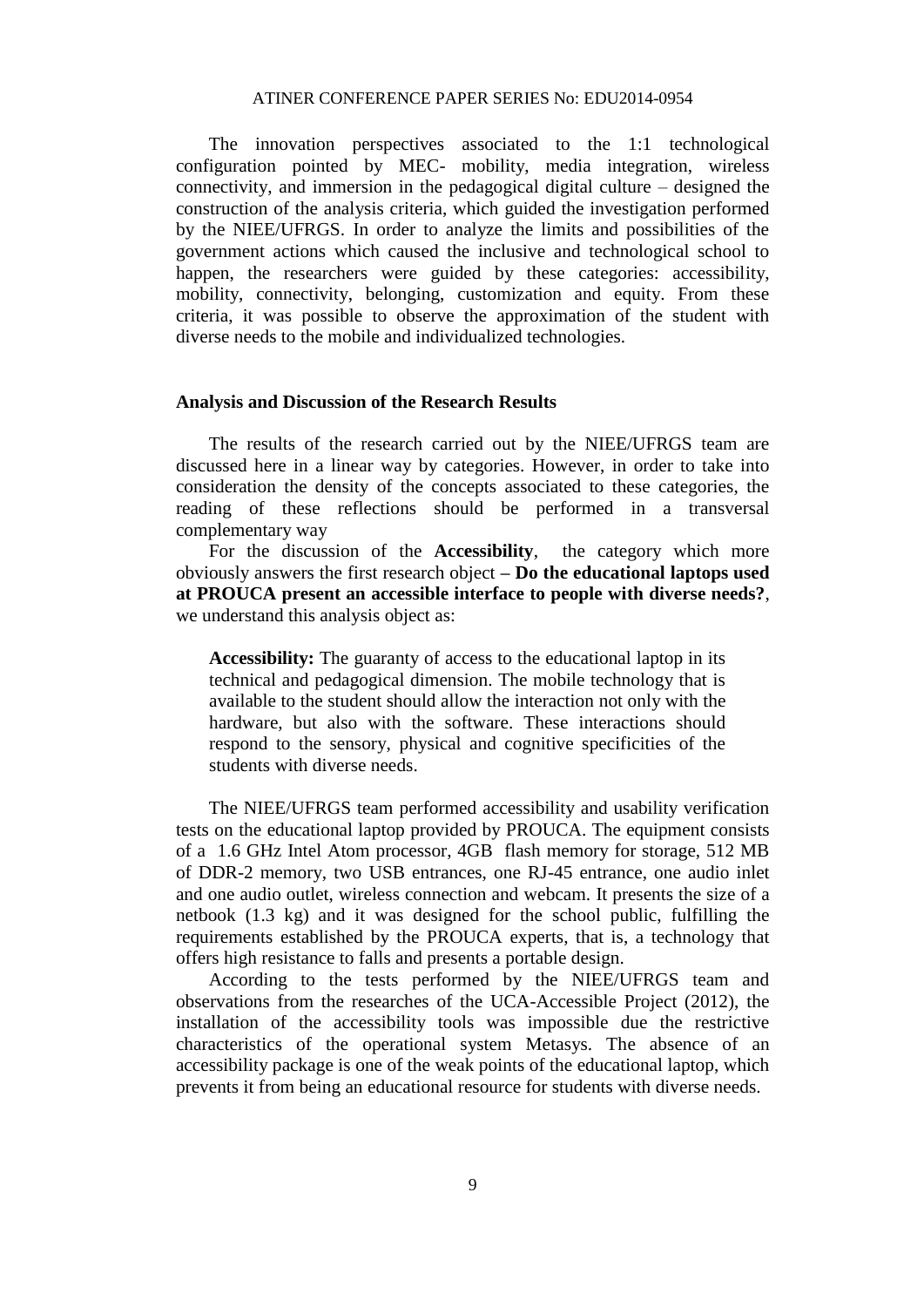The accessibility and usability verification processes of the educational laptops showed some weak points which endanger the accomplishment of the school and socio-digital inclusion for the Special Education public.

- (1)The reduced size of the screen makes it impossible, or difficult, for the users with visual and motor limitations to use the laptops.
- (2)The keyboard without spaces between the keys does not consider age specificities, which makes it difficult for the Primary School students and the ones with motor limitations to use it.
- (3)The prolonged use of the touchpad may cause muscular fatigue and discourage the use of the laptop
- (4)The flash memory of only 4GB limits the installation of an operational system plus personal files, as well as the inclusion of any other needed software.
- (5)There is no VGA outlet, which makes it impossible to connect a larger monitor or a multimedia projector that would provide different dynamic constructions for the Special Education public.
- (6)The operational system Metasys does not present a consistent accessibility package or support for the installation of technical help. It does not allow the installation of a screen reader, which makes it difficult for blind or low vision students to use it.

The tests of technical analysis of the educational laptop show as positive aspect the KDE graphical environment, which is a simple interface that makes the access to tools easier through a tool bar on the screen. The instability of the system was considered a weak point of the equipment, as the machine froze several times during the analysis process.

However, despite the fragilities regarding the technological accessibility, the attachment of assistive technologies was possible to minimize the difficulties the students with diverse needs had when interacting with the equipment. The USB entrance allows the integration of assistive technologies that are present in the SRM of the schools that were analyzed, as it was verified in the tests performed by the NIEE/UFRGS team (Table 1).

| <b>Adapted</b>    | PlugMouse, RCT-Barban, and TrackBall were tested and responded positively to     |
|-------------------|----------------------------------------------------------------------------------|
| <b>Mouse</b>      | the verification protocols.                                                      |
| <b>Activators</b> | Pressure Activators AbleNet, TASH, and PuxeClik were tested and responded        |
|                   | positively to the verification protocols.                                        |
| Keyboards         | External keyboards could be used with different keys for children (Carvola). The |
|                   | typing mask colmeia was also used.                                               |

**Table 1**. *Integration: ClassMate and Assistive Technologies*

The usability and accessibility analysis revealed that the technological universalization of the laptop was built under the same principles that characterize the Brazilian Education process, the homogeneity. A group of experts defined one single technological configuration for everybody, which is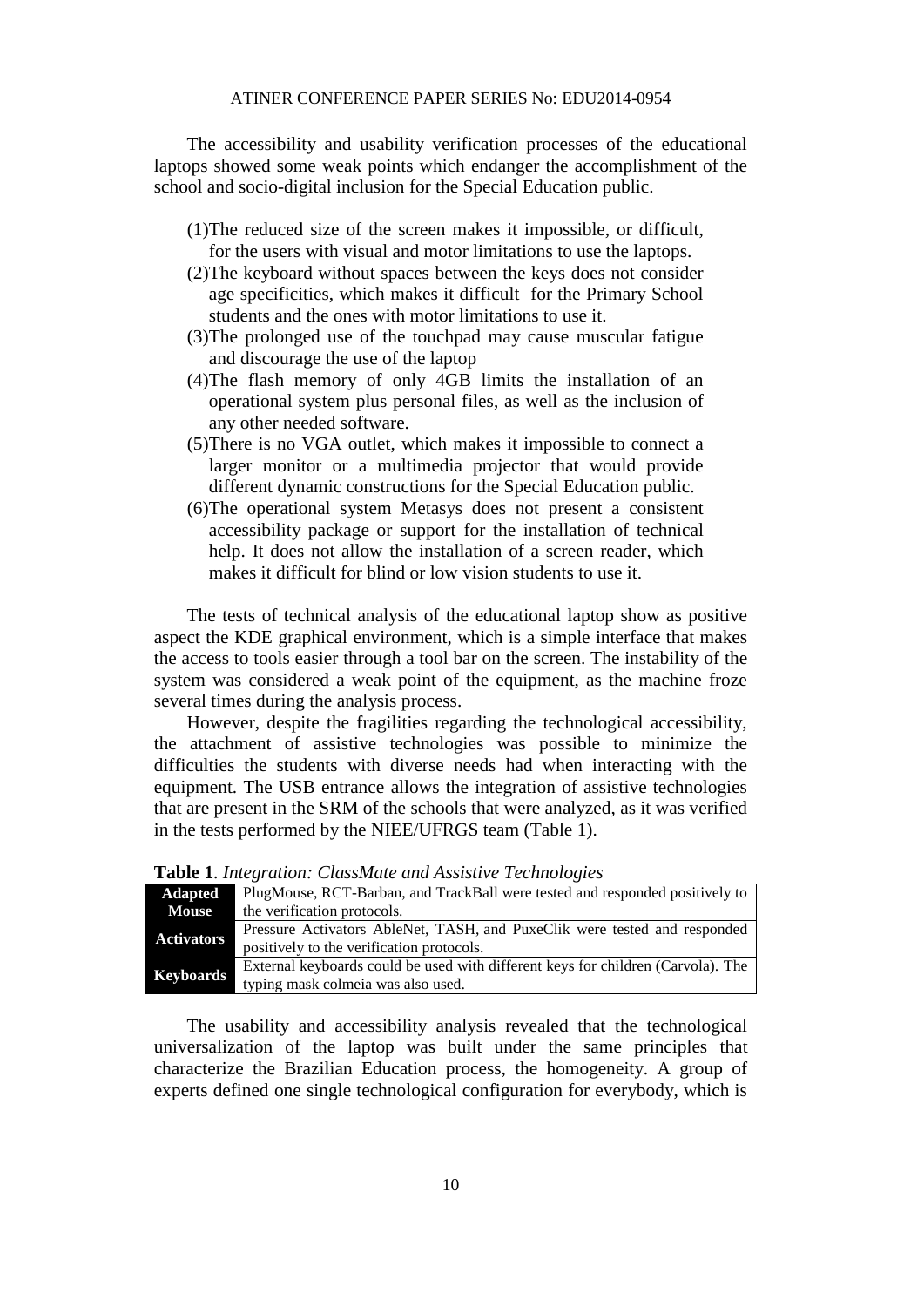perfectly coherent with a school process also designed based on the same false idea of equality.

The encounter of the student with diverse needs and the educational laptop, which in many cases revealed an impossibility of a technological mediation, reaffirmed the conclusions found by Skliar (2009) when analyzing the movements that project an Inclusive Education: " the inclusion which is ours and the difference which is of others" (own translation). The legislation guarantees school inclusion, but the problems originated from the participation of students with diverse needs in the school process are under the category of **different**. As it is the student with diverse needs who is different from the homogenous pattern, it falls on them the burden of the change and the disadvantages they suffer due to the exclusion from the possibilities offered to the other students.

Trying not to reduce the investigations to a merely technological analysis of the insertion of the mobile devices – which presents the most obvious answer to the updating movement of the technology in the school, almost as a "computing Darwinism" - we ratify the importance of the second question of the research: **2) Which movements are triggered by the educational laptops mediation in order to increase the socio-digital inclusion of the person with diverse needs?**

In order to move the focus off the technology, it was necessary to look at the technical/methodological mediation of the educational laptop with the student with diverse needs. Each of the categories presented next were analyzed from the empiric data collected in the research sites of Tiradentes (MG) and in the UCA inclusive institutions (RS).

**Mobility:** A concept that allows to rupture with the Computer Laboratory configuration as the place of technology in the school institution, and it also gives the opportunity for the learning process to happen out of the school walls. When PROUCA gives the possibility of taking the educational laptops to the students' homes, the process of digital inclusion in the family and community context is empowered. When the students with sensory and motor specificities have the opportunity to continue to use the information and communication technologies at home, they can accomplish the systematization and consolidation of the practices mediated by the Assistive Technologies in the school.

The main point analyzed in this category lies in the possibility of transporting the laptops from the school to the student's home, increasing the possibility of exploring the functions of the equipment. In the schools of the research, this transport did not occur effectively, and when it happened it was not seen as a right for the student with diverse needs.

When the mobility aspect was accomplished, a discriminatory situation emerged regarding those who were found in a vulnerable social situation, consisting of a situation of double exclusion,. The laptops could not be taken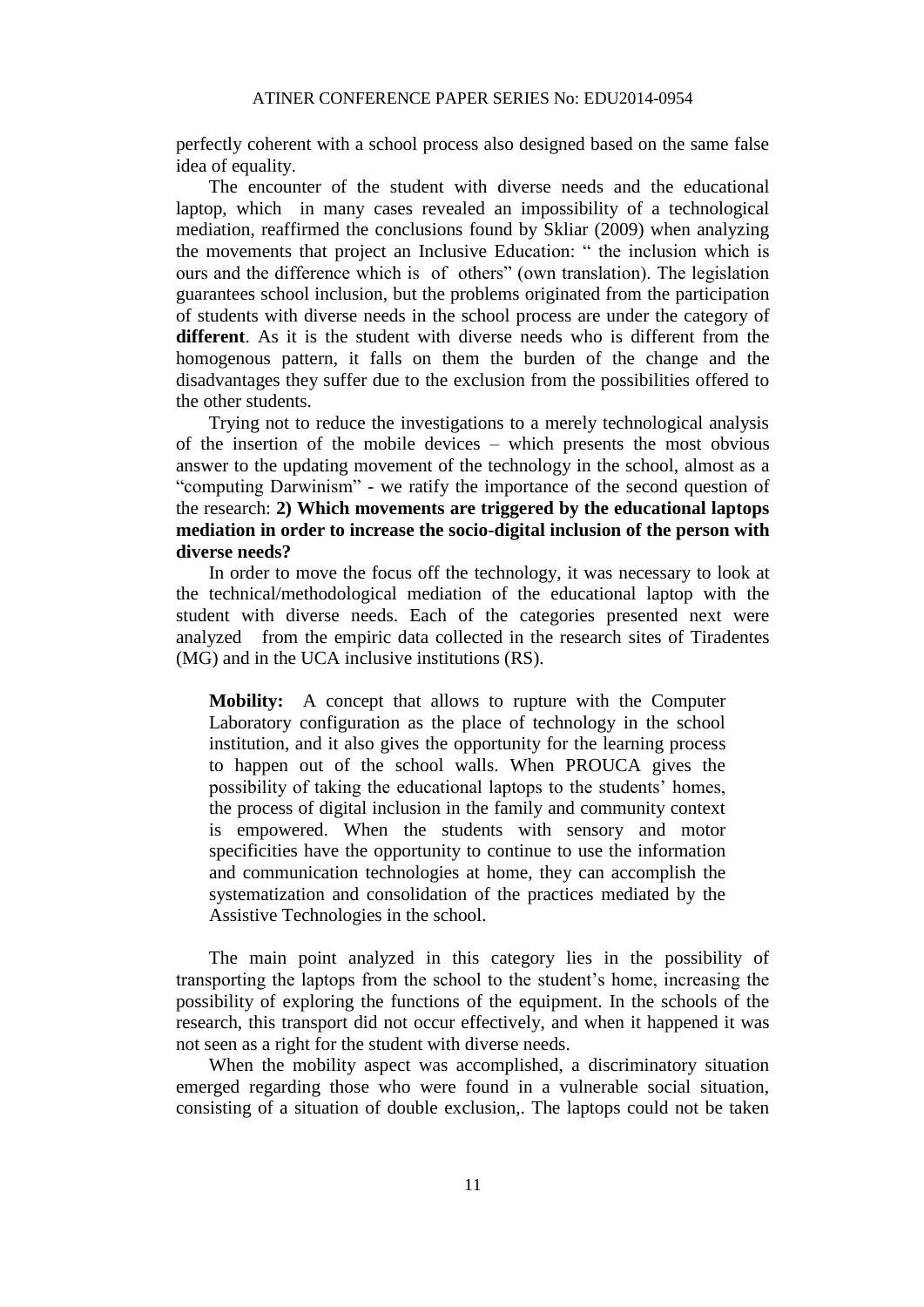home with the justification that the parents had not sent the authorization for it. However, the same criterion was not applied to the students without diverse needs, as they could take the laptops home and back to school even without the authorization. These research data illustrate one of the educational obstacles discussed by Touraine (2009): the burden of prejudice which weighs on the peripheries and their inhabitants - a true rejection to part of the population that, despite many failures, lives the process of socio-cultural integration. The right of exploring "their laptops" would ensure a longer contact with educational digital systems and objects to mediate the learning process and the development of students with or without diverse needs.

The mobility, which would be naturally increased by the mobile devices, was not adopted by the teachers of the researched schools. In situations when there was a possibility to use the laptop as a tool to register images of trips to local socio-cultural spaces, the equipment was not recognized as a possible educational resource to be used. The cognitive gain for the students with or without diverse needs, while using images or texts to register significant aspects of the visits, was not considered, in particular for students going through the literacy process.

The teachers in Tiradentes had a different profile – young, recently graduated, more digital fluidity – ,which made the mobility concept more explicit, conceiving the educational laptop as a tool in a set of resources to be used in the school trips of a school project.

However, in the same city, in one of the city public schools, the mobility was seen in a completely reversed way with the creation of **the Laptop Room**. The establishment of a laptop room shows an overlap of mobility and connectivity. This new place in the school was justified by the delay in the installation of the logic network and wireless connection, which made the school board to decide not to distribute the laptops, but put them in one place where the teachers and students who wanted to use them had to go to. The mobility was then of the students, not of the laptops, and the room was used with the same scheduling system of the Computer Labs.

**Connectivity:** The educational laptop, as it has a communication interface with a wireless network, accomplishes the mobility principle for its capacity of promoting efficient and broad communication, not only in the school but also in the community. By using vocalizers and digital communication boards, students with language impairment can development mental structures that are fundamental for their cognitive development.

The expected continuity of the educational process beyond the school context was not established, due to the fact that the students with diverse needs were prohibited to take their laptops home. For these students, who do not have a computer at home, the mobile device would not only give them more time to explore its resources, but it would also give them access to the internet. The students who are older and without diverse needs and therefore have more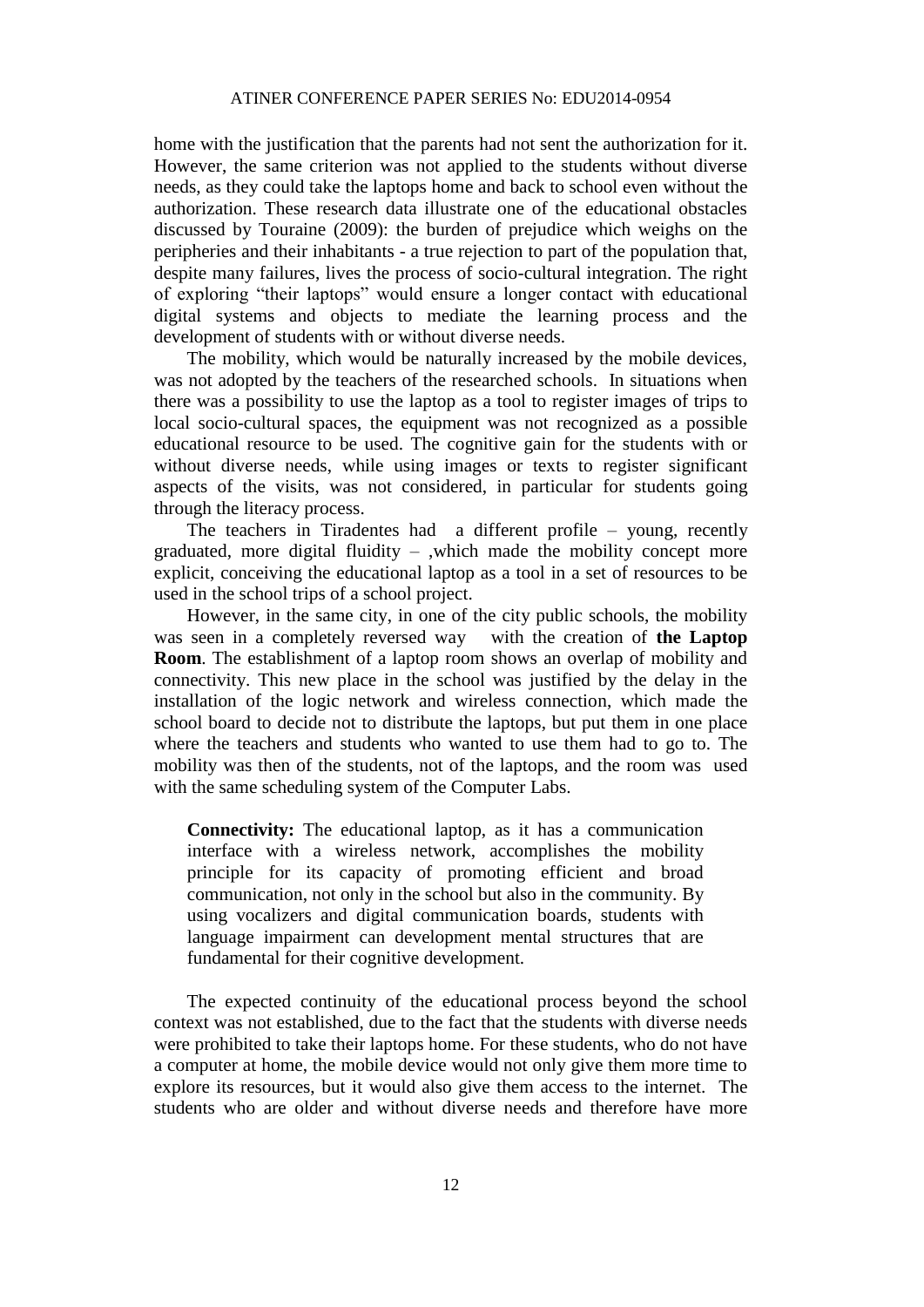autonomy and argumentation power to take the laptop home could be seen more frequently using the laptops out of the school. In the few occasions when the equipment was allowed to be taken home, it was possible to spot groups of students looking for the best places to get internet access, even on the weekends.

**Belonging:** When the student is given the right to have "their own computer" a sense of belonging is created. In the classroom, the educational laptops in the hands of the students establish a common origin which bonds different individuals, allowing them to acknowledge each other and also respect their individual differences.

The problems of accessibility of the educational laptop hindered the participation of students with diverse needs in the pedagogical activity that started an important opening movement of the school to the needs of the local community. Some structure concepts of PROUCA were put into action: the mobility, by overcoming the limits imposed by the school walls, and mainly the sense of belonging, as the "content" of the investigation acquired a larger meaning for the student and their family, emerging from the routine of the farmers:

[...] Being our community a region where the students are farmers' children, mainly connected to the growth of tobacco, I proposed the creation of a budget for the growth of soy. All the students took their laptops and used the data available on the internet and the spreadsheets to calculate the budget. The laptop will be taken home for the students to present the project to the family and discuss the cost-benefit analysis. [GBH] got frustrated as, due to his impairment, he could not use the laptop to do the research and work with the spreadsheets. He then worked with a group and his classmates did the research and reported the findings and the work with the spreadsheets. As [GBH], most of the students do not have internet access at home, therefore they saved their work so that it could be presented and discussed with the family at home. [GBH] will also take his laptop home, but his little sister was instructed to mediate the use of the device. **[Report – Observation Agent [CKB], 09/28/2012]**

The research data previously presented reveals a rupture in the autonomy and protagonism caused by the absence of accessibility of the educational laptop for the students with diverse needs. The dependency on his classmates to research on the internet prevented the student with visual impairment from the possibility of establishing and validating the criteria for information selection, as well as applying this knowledge in the elaboration of the budget spreadsheet. A screen reader software installed on the laptop would give the blind student more confidence in the interaction, collaborating effectively for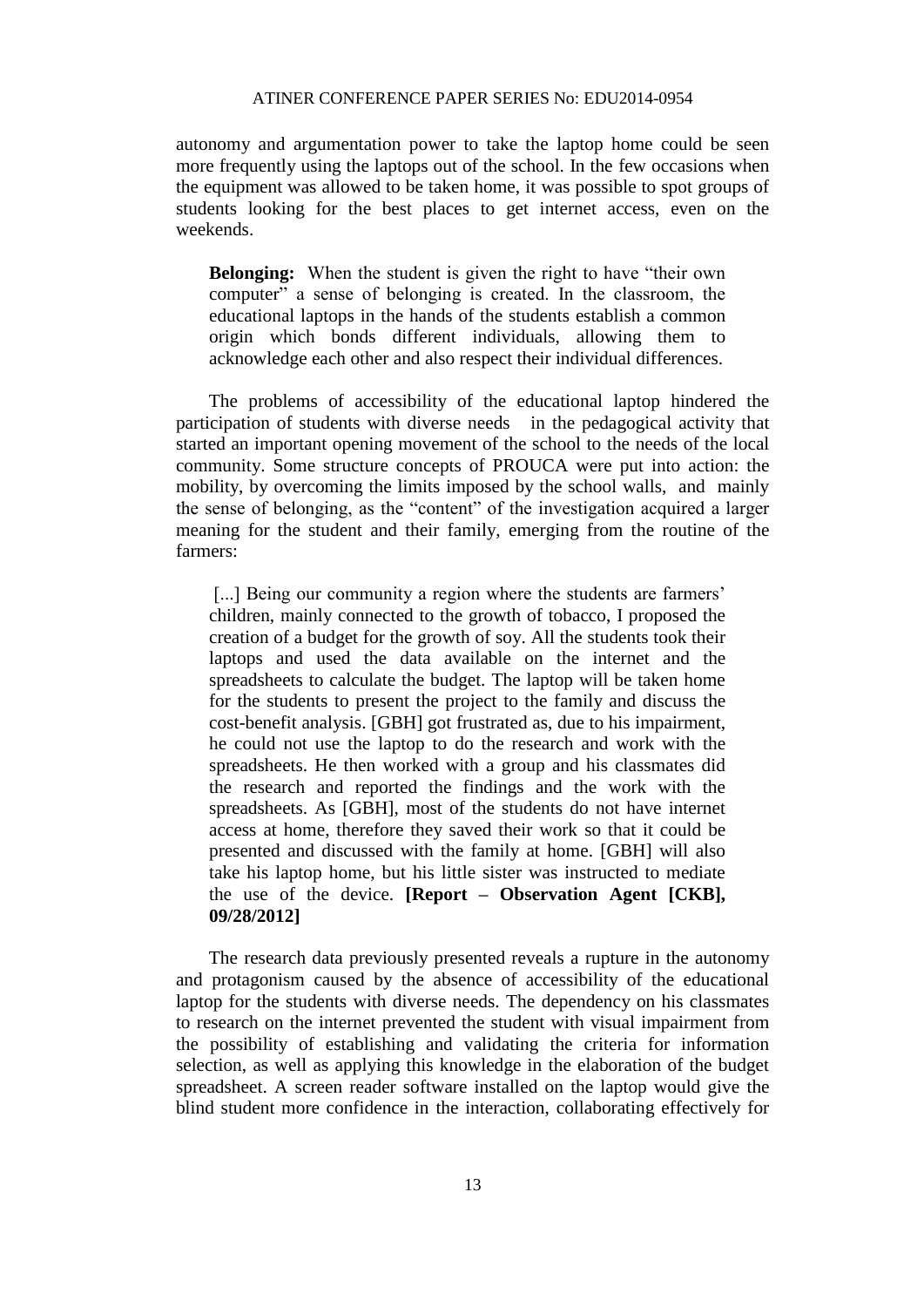the process of self-learning. This is an important aspect that is evident for the personalization of the technological mediation that a laptop can produce if the students have sensory, physical or cognitive fragilities.

Together with the search for more respect and equity in the learning process through the use of learning objects which are accessible to students with diverse needs, we can add the work of two teachers who customized the educational laptop. Colored glue for the Braille codes and sticker labels for sign language made the hardware more accessible (Picture 2).

**Picture 2**. *Customization of the educational laptop keyboard with colored glue for a student with 5% of vision and with labels in sign language for a deaf student*



The aspect the effectively accomplishes the belonging sense is related to the possibility to move an education process centered in the homogeneity to the heterogeneity. The conclusion that the students are different with sensory, physical and cognitive specificities demonstrates that it is not possible to promote a qualified education process without a plan which is adjusted to the diversity of stories and learning styles. The development of the belonging feeling is directly related to the actual participation of the student with diverse needs in the school dynamics, involving customized learning actions that are much more complex than placing a tag with the student's name on the educational laptop.

**Customization:** By making the customization process possible with the name tagging, the colorful stickers glued on the external surfaces of the laptops, but specially with the attention to the sensory and motor specificities, the sense of belonging develops. It is the opportunity for customization that assures the student with diverse needs the respect to their specificities, allowing the heterogeneity which forms the human diversity to be seen as an advantage, not a disadvantage. This change happens when the technology produces an interface which permits the mediation and interaction of all students, even with the homogeneity of the educational strategies developed in the classroom.

The possibility of proposing different actions adjusted to the specificities of the students with diverse needs explains one of the aspects which was considered by the NIEE/UFRGS team, the customization. It can be illustrated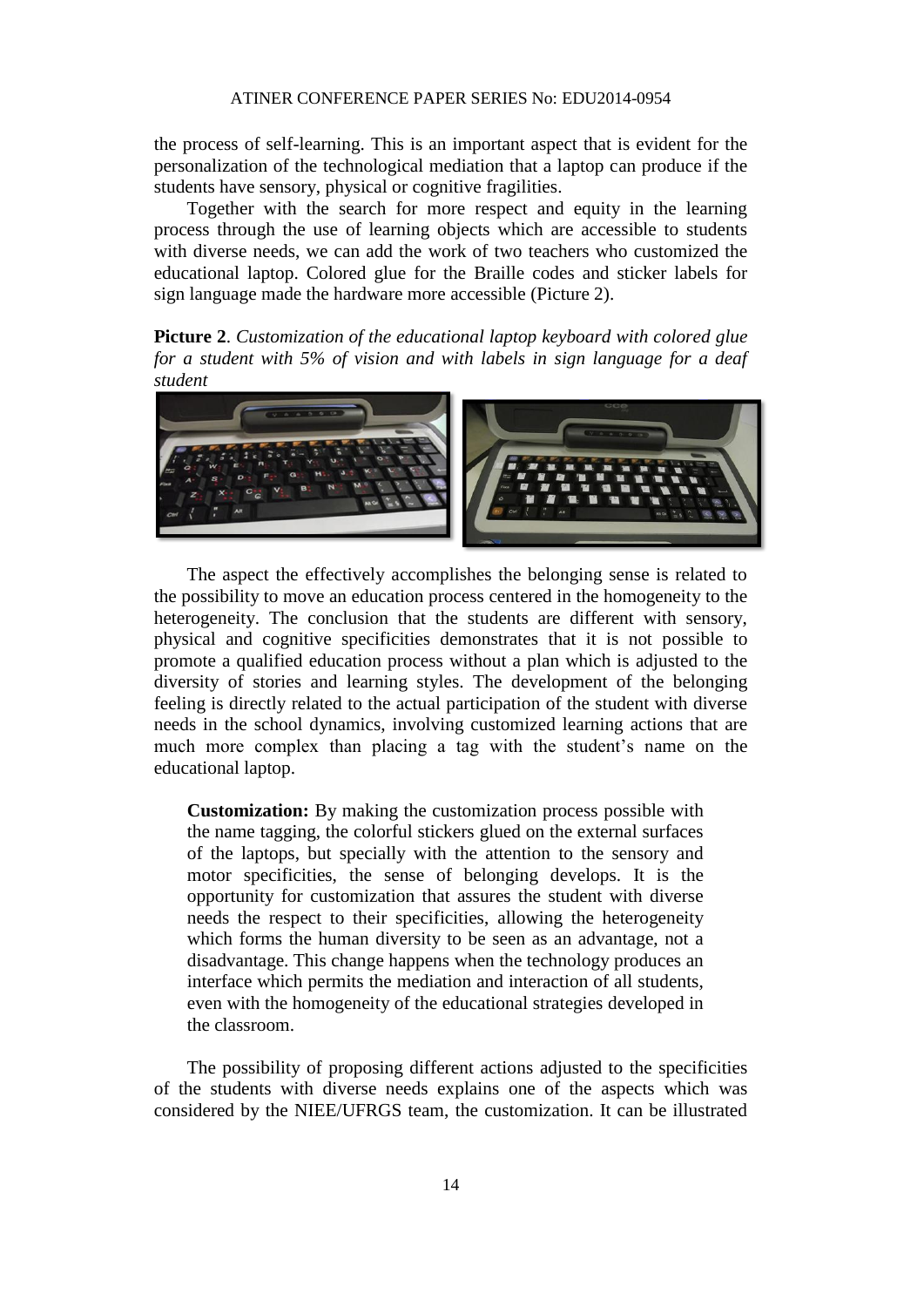by the teachers' actions of mapping the pedagogical possibilities mediated by the mobile technology as a support for the inclusion process of students with diverse needs. The learning objects available in repositories and on educational websites allow the teachers to serve the physical and sensory specificities, as well as to plan strategies that respect the pace and the development stage of each student, thus benefiting students with or without diverse needs.

For the student with hearing impairment it was fundamental that the pedagogical actions that were proposed were in the context of the deaf culture. By associating the sign language with the written words in Portuguese, the learning object that was used configures a significant strategy for the consolidation of the literacy process in both languages (Picture 3). In the observations that were sent by the teacher/observation agent [SCS] about the interaction of the student/research subject [BRS], the ludic aspect of the activity and how easily the student interacted with the educational laptop certified the positive results of the proposal:

**Picture 3**. *Learning Objects customized for the Deaf Culture*



**Equity:** The principle that emerges from the disposition of the sociocultural contexts to acknowledge the human specificities, not to make them closer to the normal patterns, but to ensure the right of everybody's participation in these different socio-cultural contexts. Equity functions for the human diversity by compensating the disadvantages that the impairment imposes through the access to cultural tools produced by human kind along its History.

By choosing as scope the dialogue between inclusive public policiestechnological and educational - the research conducted by the NIEE/UFRGS team discusses an important criterion for the choice of the interface of the educational laptop, hardware and software: to provide equity in the mediation and utilization of the technology for all the potential users, including in this universe the students who are blind, deaf and have physical and cognitive limitations. It is a duty of the Brazilian public institutions to ensure the right of the students with diverse needs to have their specificities taken into consideration. Otherwise, the accomplishment of public policies will continue to rely on the good will of the teachers and the people in charge of educational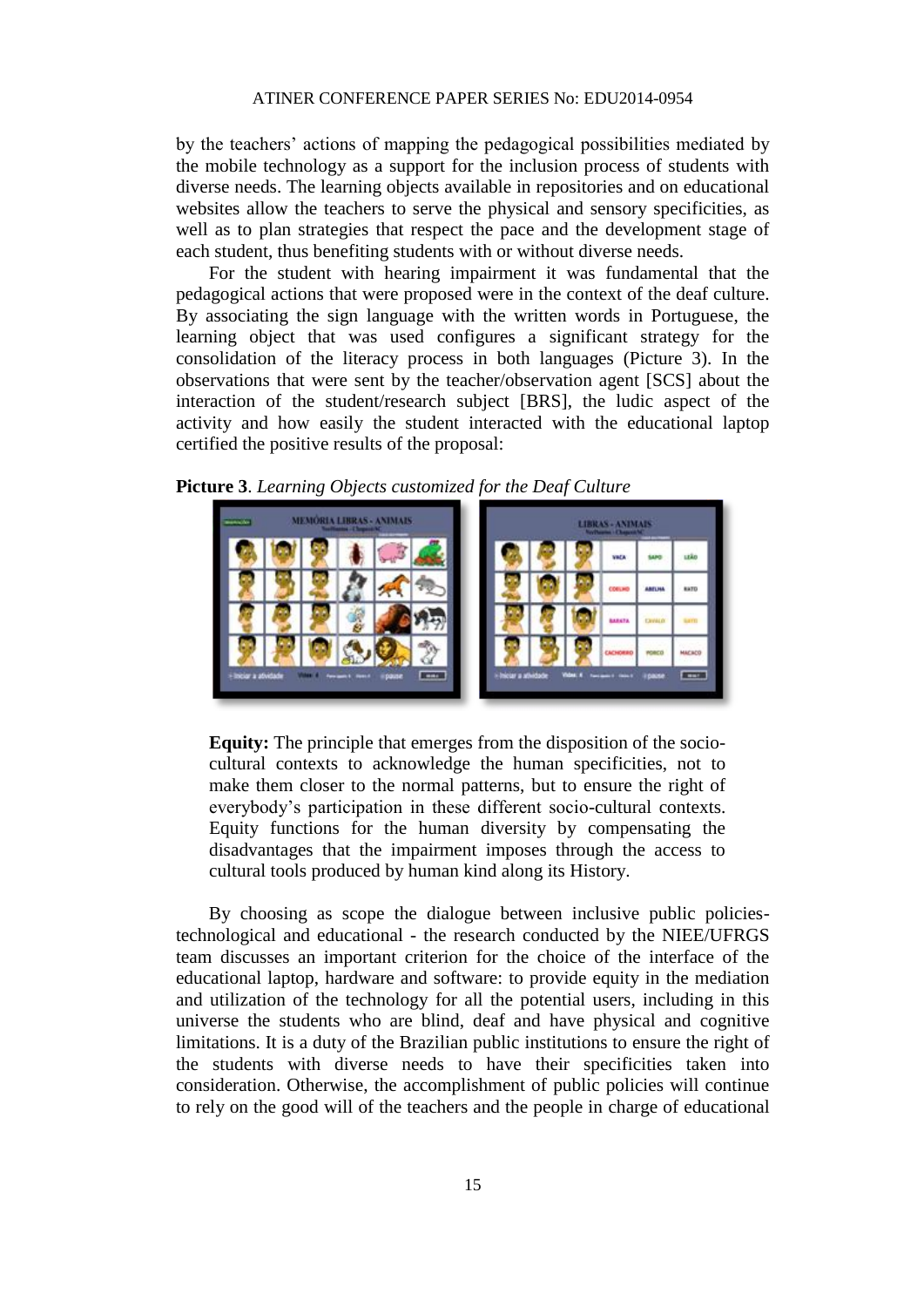service rooms, so that all the students have the same possibilities to use the educational resources in the school, even if it is in a rudimentary way.

The logic of scarcity that characterizes the configuration of the Computer Laboratory – few computers to many students, and an interaction with reduced time exposure (average of 50 minutes) once or twice a week -, has not been ruptured with the presence of the mobile technology. One of the objectives of PROUCA, which is to extend the contact of the students with the computers, as represented in chart 1, did not reveal a significant change.

**Chart 1.** *Frequency of the computer use in the Computer Laboratory and mobile technology 1:1 Configuration*



However, it is necessary to point out that the negative side of the logic of scarcity is not an exclusivity of the special education students. Regarding this aspect, PROUCA follows the concept of equity by denying ideal conditions for the accomplishment of digital fluidity for all students, with or without diverse needs.

#### **Final Considerations**

The data collected and analyzed by the NIEE/UFRGS team, taking into consideration the inclusive and technological aspects, showed that the insertion of the laptops, with all the fragilities in the structure and implementation of PROUCA, was not enough to overcome the exclusion. On one side we have students with cultural means and a reading and writing practice that creates a feeling of legitimacy and competence in relation to the decisions made; on the other side there is a population with no subjects, almost civilization remains living the abandonment of the order of things and the maximization of the alienation of the computer-media world.

The government actions proposed a significant amplification of access possibilities to the liberating potential of the educational laptop. These actions were encapsulated by the dominant discourse that regulated the type and the way of the computer insertion in the school dynamics. The possibility of minimizing the hiatus that emerged with the density of computer and